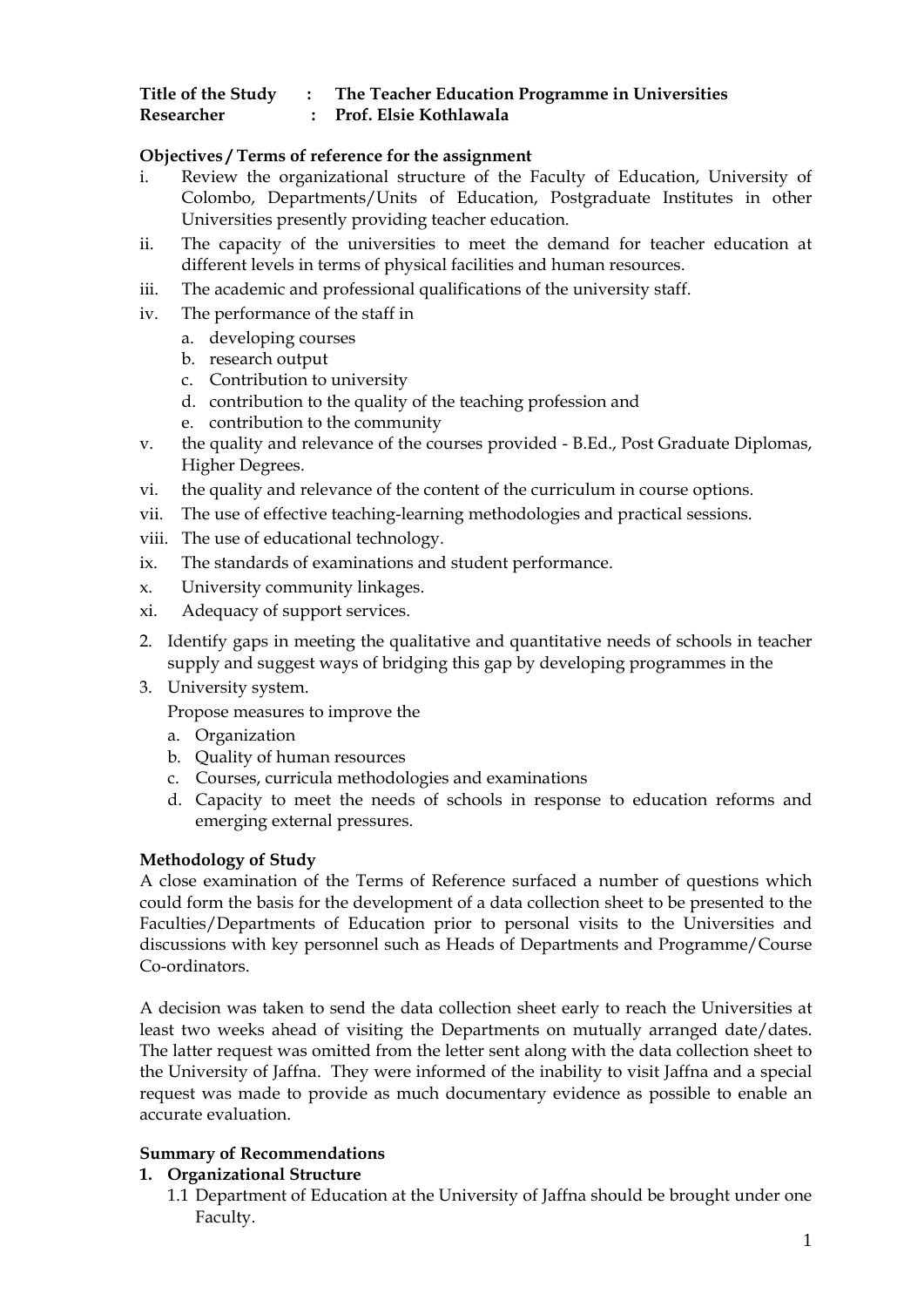- 1.2 Faculty of Education at OUSL should take steps to overcome difficulties arising from excessive involvement of staff in administrative functions by reviewing allocation of responsibilities. The system adopted by the Faculty of Education, Colombo of appointing an 'Academic Officer' and an 'Examinations officer' should be considered.
- 1.3 OUSL should take steps to upgrade student facilities at Regional Centers by providing more reading material specially in Sinhala; teaching learning aids in the form of audio, video cassettes; circulating information regarding these facilities at registration and by appointing a staff member to oversee programme implementation at regional centers.
- 1.4 Organizational aspects related to programme development should be systematized by
	- Setting up an inter Faculty / Departmental Curriculum Committee for Education.
	- Obtaining the services of a wider group of resource personnel
	- Conducting a needs assessment survey to assess the needs of the schools in terms of teacher supply and teacher competencies arising from new education reforms and emerging external demands.
	- Review of existing teacher training curricula by the curriculum committee so as to bring them more in line with school needs.

## **2 Physical Facilities**

- 2.1 Improving the quality of physical facilities at the Department of Education, University of Jaffna should receive early attention.
- 2.2 The additional needs that will emerge as a result of the establishment of a Faculty of Education at OUSL for example in terms of administrative and office staff, vehicle and other equipment should be met early.
- 2.3 Each Department in the University of Colombo, Faculty of Education needs additional space.
- 2.4 Computer facilities and equipment for the use of educational technology in the teaching learning process are inadequate in all the Departments reviewed.

#### **3 Human Resources**

- 3.1 Proficiency in English should be made a compulsory requirement for granting permanent appointments to probationary staff and for promotions.
- 3.2 It is strongly recommended that a suitable system be worked out to secure foreign training at advanced centers of learning for all younger academics.
- 3.3 The teaching learning system in the Faculties / Departments should be restructured so as to require the cultivation of scholarly attitudes and the development of expertise in selected disciplines.
- 3.4 Promotional system for academic staff should give more weightage to scholastic advancements and contributions to the department.
- 3.5 Existing vacancies should be filled without delay.
- 3.6 New recruits to the staff of University Departments of Education should be guided to specialize in disciplines in which staff shortages exist.
- 3.7 Number of students admitted to higher degree programmes should be decided upon the availability of qualified staff.

# **4 Courses, Curricula and Methodologies**

4.1 All teacher training curricula should be reviewed by the Inter University Education curriculum committee that should be established to